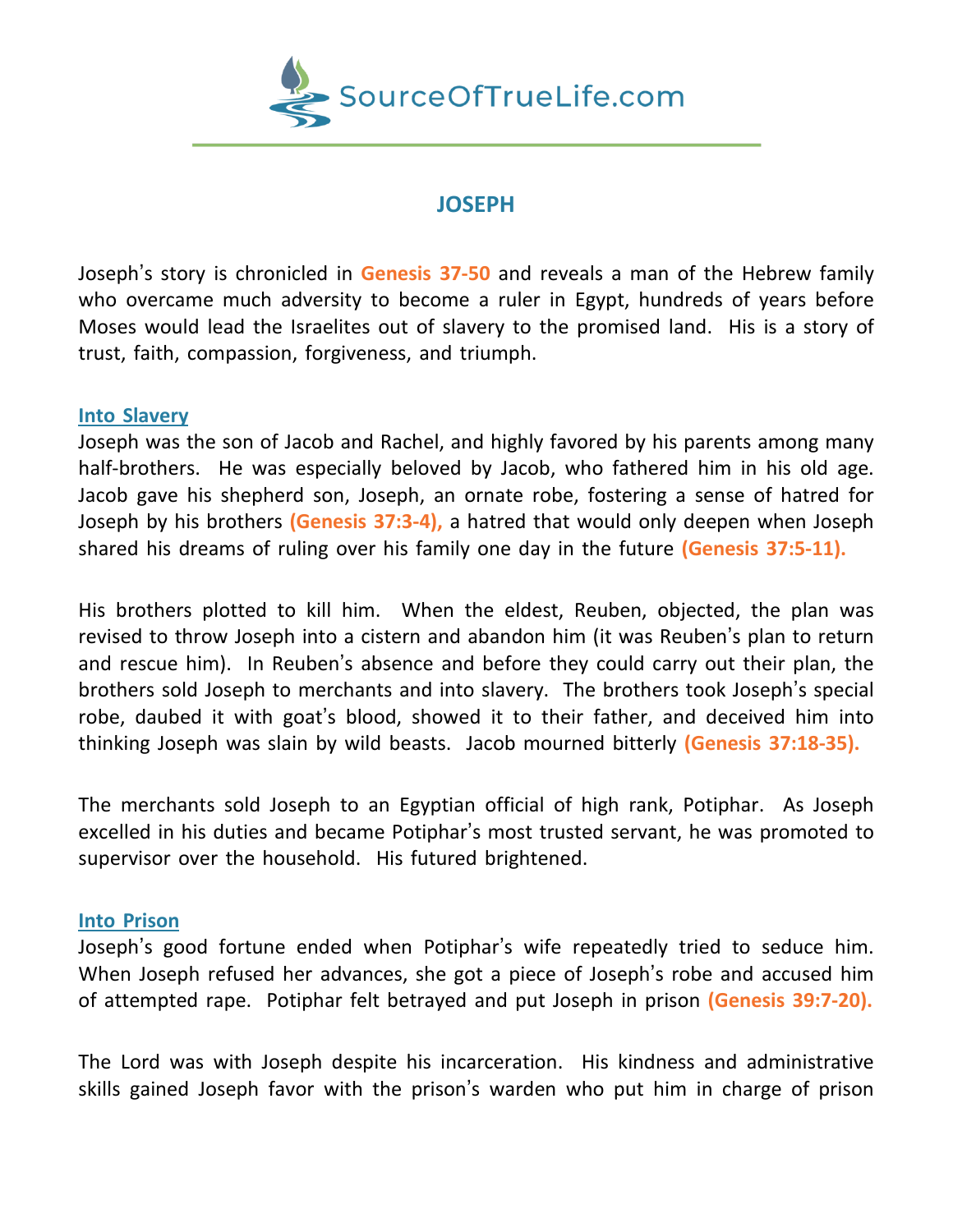affairs. The Lord blessed Joseph and gave him great success in his new role, so much so that the trusting warden did not even supervise him **(Genesis 39:21-23).**

With the anointing of God, Joseph interpreted dreams for some of his prison mates. One of them, the king's cupbearer, was released from prison but failed to speak to the king about Joseph. When the king himself had some troubling dreams, the cupbearer remembered Joseph's abilities and told the king. Joseph was summoned and the king shared his dreams about hardship for Egypt. Joseph interpreted the dreams to mean that Egypt would realize seven years of abundance followed by seven years of harsh famine and advised the king to store up grain for the coming hard times. For his wisdom, Joseph was released from prison, promoted to Egyptian ruler (second only to the king), and given charge of preparing for the famine. Abundance and famine played out just as Joseph had foretold. With abundant provisions, many surrounding countries came to Egypt to buy grain **(Genesis 40:1-41:57).**

#### **Reunion With His Family**

Canaan was one of the countries hit hard by the famine. Jacob sent his sons to buy grain but kept his youngest, Benjamin, behind. In Egypt, the brothers met Joseph whom they had sold into slavery years before. Joseph recognized them but they did not recognize him. To test them, Joseph accused them of being spies and put them in jail for three days, after which he released all but one (Simeon), sending them with grain to their family in Canaan and indicating he would release the other brother if they returned with their youngest brother, Benjamin.

At home, the brothers shared what had happened with their father. Jacob mourned Simeon's loss and remembered anew his loss of Joseph. Fearful of losing more sons, he refused to send Benjamin. Eventually in desperation because of the severe famine, Jacob relented and sent them back to Egypt with Benjamin, choice fruits and double the money for the grain **(Genesis 42:1-43:14).**

Upon their return, Joseph had a great feast prepared for his brothers and released Simeon to them. After the feast, Joseph agreed to let them return home but tested them again by placing a silver cup in Benjamin's sack. After they departed, Joseph's steward was sent after them to feign anger and threaten Benjamin's death. All of them were taken back to Joseph in Egypt. The brothers pleaded with Joseph about the situation. Seeing a change in their hearts, Joseph revealed himself to them and forgave them, saying that everything that transpired happened at the direction of God for his family's welfare. Joseph sent his brothers to Canaan to have the entire household